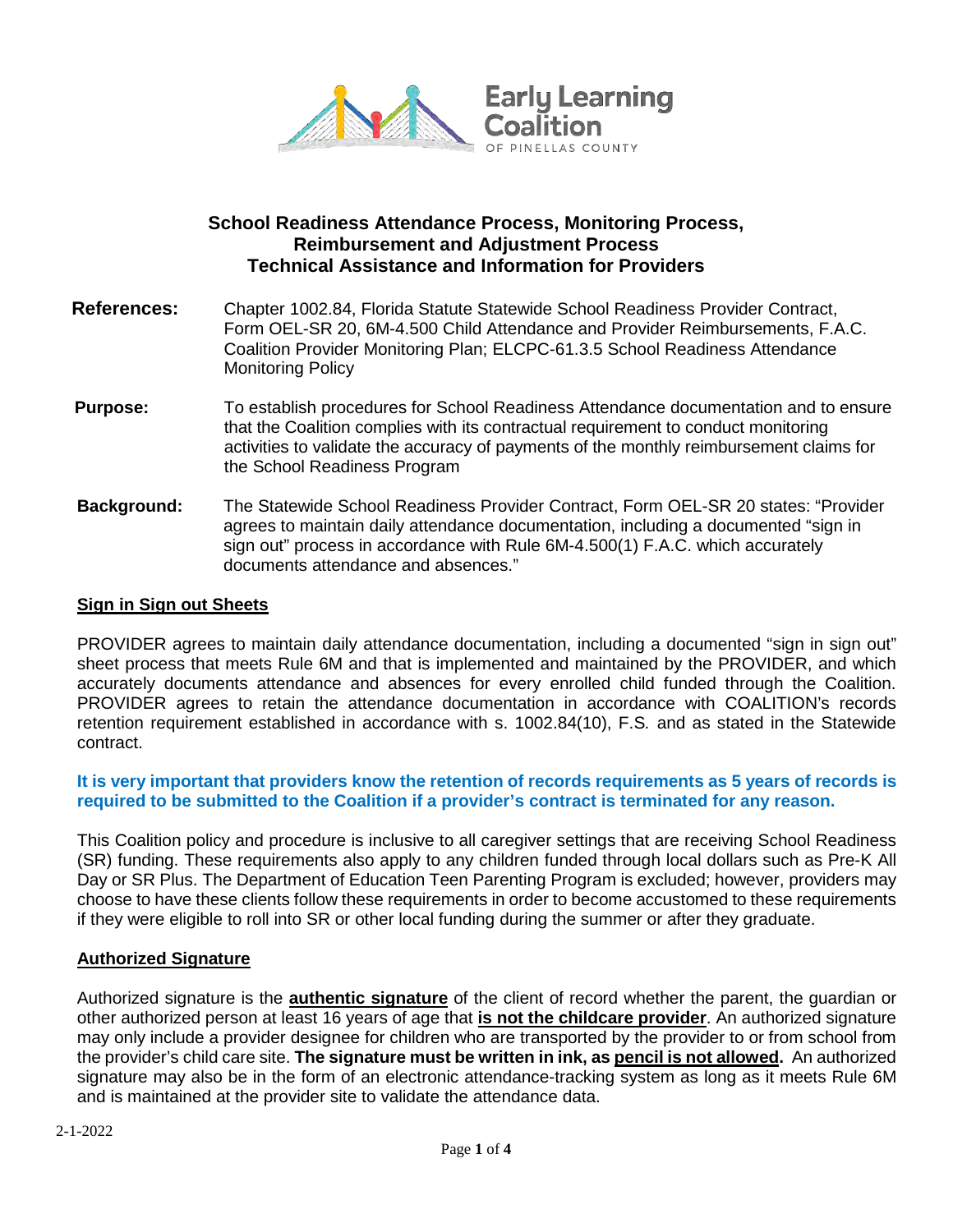

## **Technical Information for SR Providers**

The Coalition will conduct monitoring activities designed to ensure the accuracy of payments of the monthly reimbursement processing. Coalition staff will provide individual provider technical assistance as needed or as requested by the provider. Written resources via email may be sent to the provider to inform the provider of any non-compliance with any of the processes or procedures written in this technical assistance document.

Daily attendance documentation shall be maintained by each school readiness provider based on the terms of the Statewide School Readiness Provider Contract, specified in Rule 6M-4.610, F.A.C.. The provider must record daily child attendance using a paper sign in sign out sheet log or electronic attendance tracking system that is maintained at the provider site to validate the attendance data. For electronic attendance systems, the provider must backup records on a regular basis to safeguard against loss.

The sign in sign out forms will vary by provider but must contain the following information:

- Child care provider's site name preferably located at the top of the sign in sign out sheet as well as the month and year that the sign in sign out sheet is for.
- Child's first and last name must be included and must be the child's name that is on the electronic attendance in the Provider Portal system.
- Time in and time out must be actual time in and time out and not a rounded time in or time out and must include the AM and PM designation.
- Date including the year and every day of the month must be included on the sign in sign out sheet. For electronic sign in sign out sheet programs, please be sure to electronically mark the children absent when they are not in care. Skipped dates may lead to an error in the processing of the attendance accurately.
- An authorized signature that verifies each child's attendance or a unique identifier if the provider is using an electronic sign in sign out sheet system.
- A signature and the date of that signaure must be included at the bottom of the sign in sign out sheet for the person at the child care site who verifies that the sign in sign out sheet is true and accurate. The sign in sign out sheet, the teacher roll if a child care center, the food program claim sheet, and the recorded attendance should always match exactly. There should never be any discrepancies between any of these documents.
- Children who attend on a before and after school type schedule must have an in and out time for the AM care and an in and out time for the PM care

Any changes made to the attendance documentation must be completed with a *strike-through, initialed, and dated by the client or the authorized individual who drops off and picks up the child*. The use of whiteout on any document submitted for attendance verification purposes is **NOT** allowed. Whiteout is completely prohibited and if used may cause that day to be non-reimbursable. Siblings must not be grouped together on one sign in sign out sheet; each child must be signed in and out separately on their own sign in sign out sheet.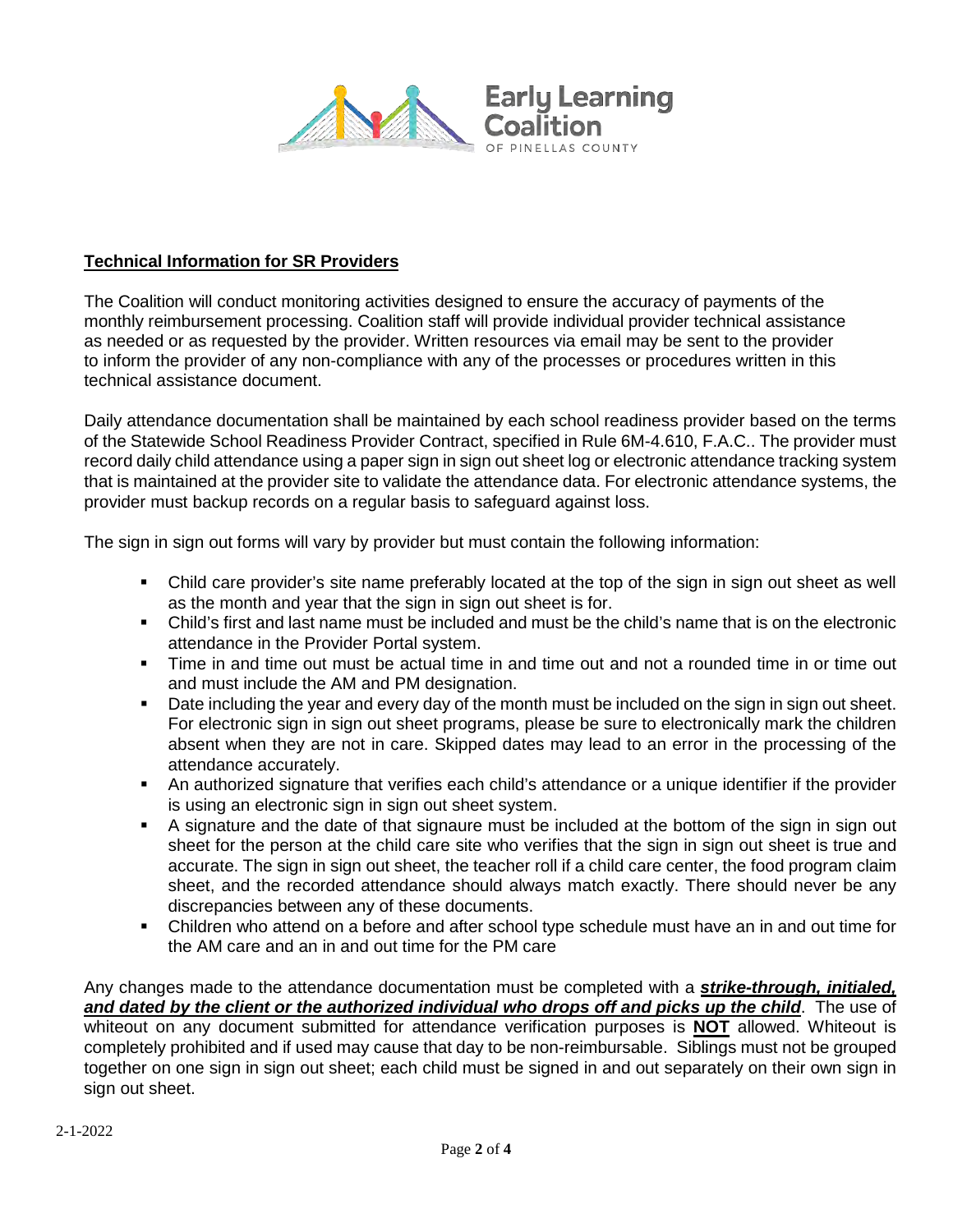

SR providers are required to submit the sign in sign out sheets to the Coalition by uploading them to the OEL Provider Portal document library folder titled **Monthly Sign in out Sheet** each month for the previous month's service period. If a provider must fax the site's sign in sign out sheets, they can do so by faxing to 727-400-4472. *Sign in sign out sheets must be received by the same due date as the electronic attendance regardless of whether they are uploaded or faxed to the Coalition.* **The due date is designated in the attendance screen of the Provider Portal System.** 

*It is important that providers read the School Readiness Reimbursement Tip Sheet that is available on the Coalition website at [www.elcpinellas.net](http://www.elcpinellas.net/) to know in what order and in what format the sign in out sheets must be uploaded or faxed. Attendance processing is more efficient and therefore likely to be more accurate if providers follow this guidance.* 

**Failure to submit both the required electronic attendance and the sign in sign out sheets by the due date noted in the system will result in a delay in the provider's monthly reimbursement, could lead to possible deductions in the provider's reimbursement due to discrepancies and or the termination of the provider's SR Contract.** 

- When processing the provider attendance, the Coalition staff will compare the submitted electronic attendance to the authorized signatures on the submitted sign in sign out sheets. This will ensure that the provider payments reflect actual attendance and will help to avoid overpayments and the possibility of adjustments.
- The Coalition will review and correct payment validation issues discovered during the course of processing the monthly attendance.
- The Coalition will adjust payments, as needed, because of attendance validation issues and noncompliance with attendance and monitoring requirements per Rule 6 M, the Statewide SR Contract, and other written Coalition policies regarding attendance and monitoring. .
- If extensive and/or serious discrepancies are found and there is a reasonable belief and supporting evidence that a provider knowingly or intentionally may have committed fraud or misrepresentation. The Coalition will take appropriate action, such as:
	- o Referral of the matter and supporting evidence to the Division of Early Learning Inspector General's Office and the Department of Financial Services, Public Assistance Fraud Unit
	- o Termination of contract/agreement
	- o Refusing re-entry to any new or existing School Readiness or Voluntary Prekindergarten funded Programs as a program owner, stakeholder, officer, fiscal officer or director of a program
	- o Denying further participation in new or existing School Readiness or Voluntary Prekindergarten Early Learning Programs as a program owner, stakeholder, officer, fiscal officer or director of a program
- Reimbursement staff will review the monthly sign in sign out sheets and compare them to the submitted monthly electronic attendance. This process is completed every month of the fiscal year barring any unforeseen Provider Portal system issues that may affect SR reimbursement processing and that